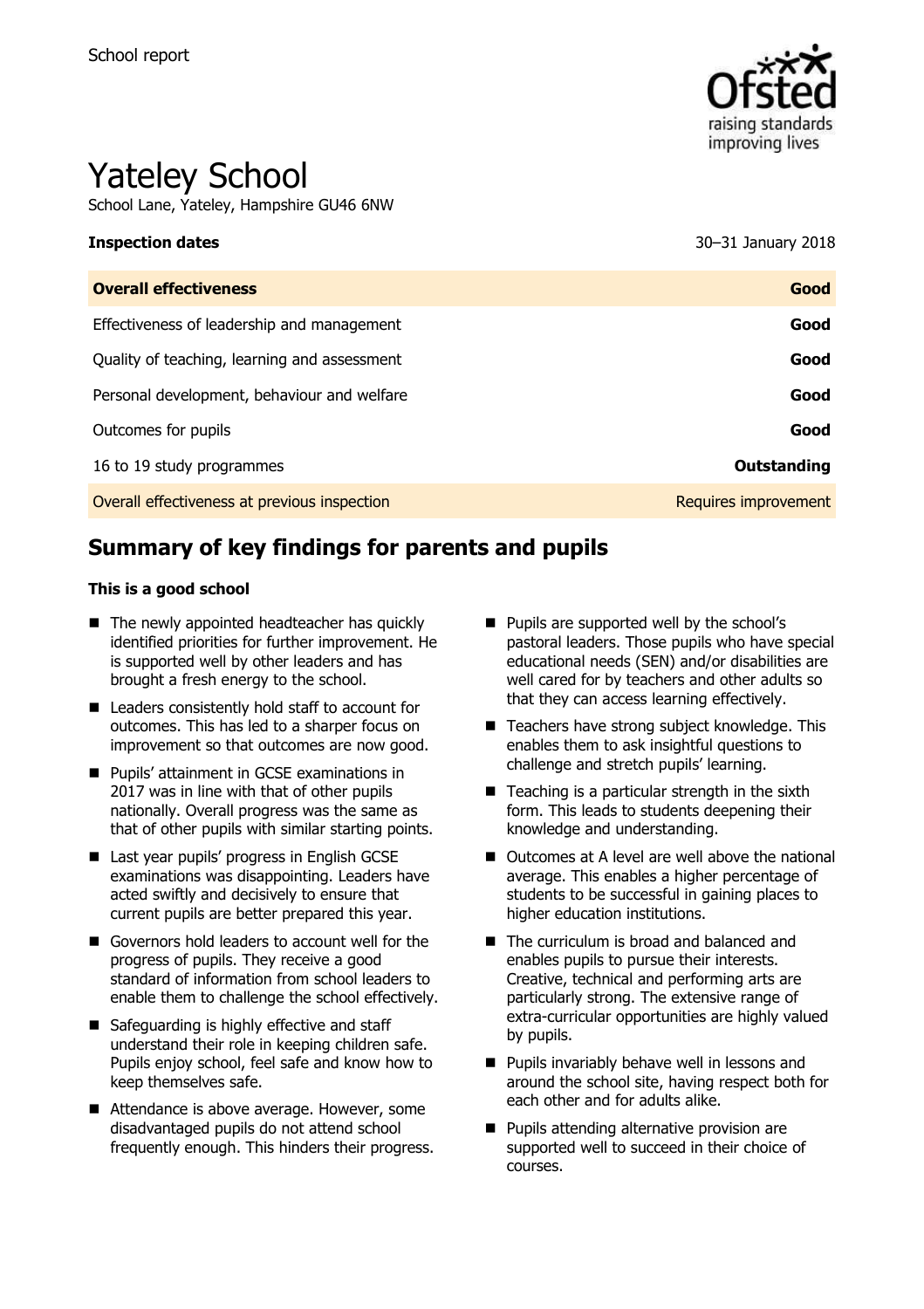

# **Full report**

### **What does the school need to do to improve further?**

- $\blacksquare$  Further accelerate the progress made by pupils by:
	- taking steps to improve the quality of teaching in English at key stage 4 so that pupils are well prepared for their GCSE examinations
	- ensuring that disadvantaged pupils attend school regularly so that they can catch up with other pupils nationally
	- sharing the best teaching practice within the school across all departments.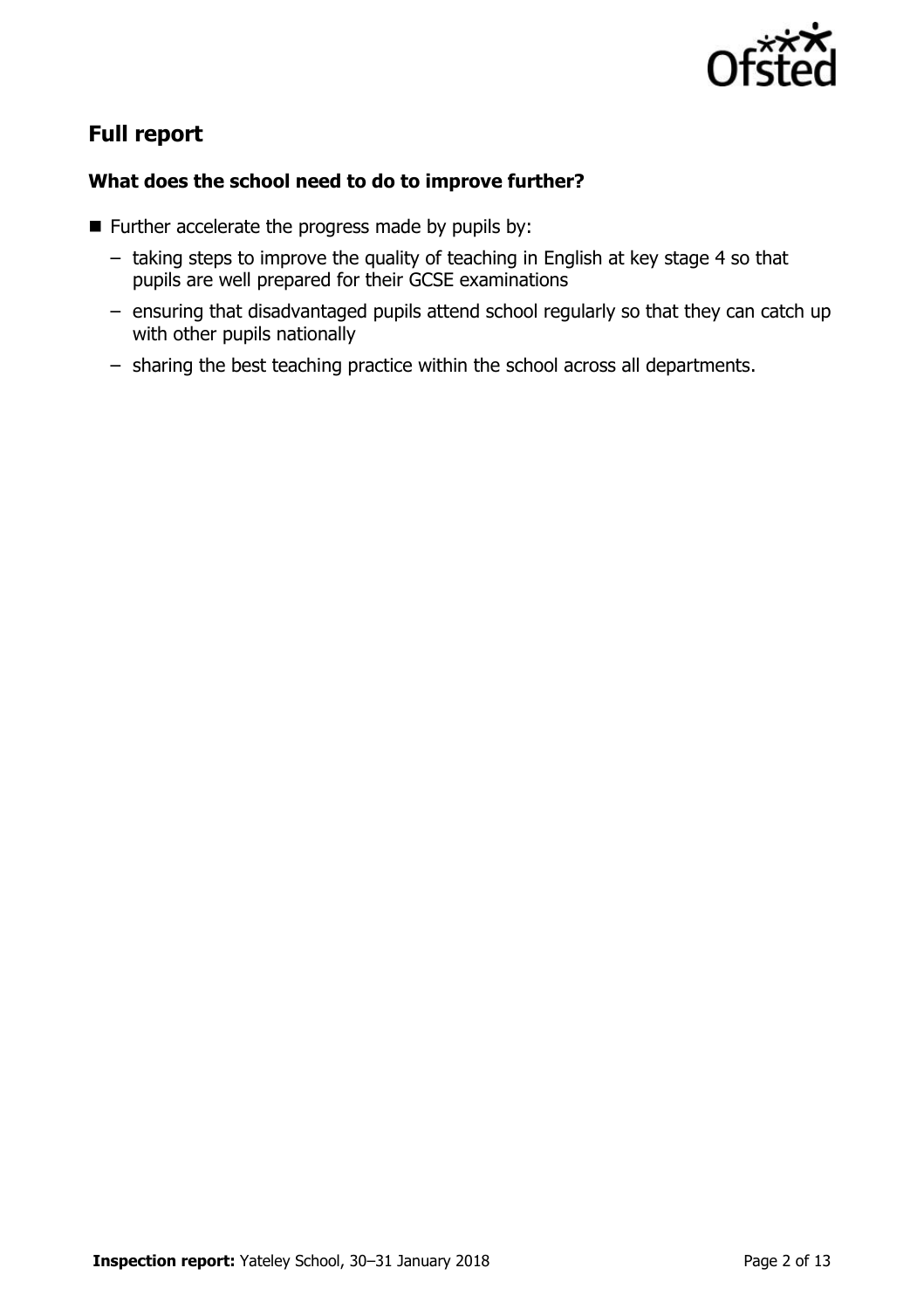

# **Inspection judgements**

#### **Effectiveness of leadership and management Good**

- The recently appointed headteacher has a clear vision for the school. He has quickly won the trust and confidence of the whole school and has injected renewed energy and ambition at all levels. He has acted promptly and decisively in identifying key priorities for improvement.
- Parents have responded positively to the headteacher's determination to ensure that all pupils are safe, happy and achieving well. One parent who responded to Ofsted's online questionnaire, Parent View, wrote: 'The new headteacher is excellent and he has already made a significant contribution to the school. He really cares about the pupils, staff and the continuous improvement of the school.'
- Leaders at all levels have heightened their expectations. Systems for monitoring the quality of teaching and learning, and holding staff to account, are very strong. Staff have responded well to the increased rigour asked of them within a supportive working environment.
- The leadership of teaching, learning and assessment is strong. Leaders who visited lessons and looked at samples of work with inspectors demonstrated that they have an accurate view of the quality of teaching. They also know how to improve learning further.
- Staff welcome the renewed focus on improving teaching and learning as part of their professional development. Newly qualified teachers value the effective support and training they receive, especially the precise support provided by their teacher mentors. Senior leaders support and coach staff well to improve the quality of teaching.
- All teachers are aware of the school's priority to help disadvantaged pupils make more rapid progress to reach the outcomes achieved by others nationally. Since the last inspection, leaders have used funding successfully to reduce the achievement gap between disadvantaged pupils and others within the school. However, leaders know that they must continue to focus on accelerating progress for disadvantaged pupils to enable them to achieve as well as other pupils nationally.
- **Pupils are prepared well for life in modern Britain. They have a clear understanding of** fundamental British values through the strong personal, social, health and economic (PSHE) education lessons, assemblies and tutor time activities they attend. Many subjects contribute well to pupils' spiritual, moral, social and cultural experience by raising their awareness of other cultures, by reflecting on threats to the natural world, and by discussing moral dilemmas.
- The curriculum offers pupils the opportunity to study a wide range of subjects to suit their interests and aspirations. Technical and creative subjects are particularly strong and popular. Leaders have recently reorganised the curriculum to enable pupils to move more easily between different ability groups. Pupils are supported and guided well to ensure that they follow appropriate courses for their ability.
- **Pupils enjoy a wide range of extra-curricular activities on offer such as music, drama,** school productions and sporting activities. This helps pupils to develop their skills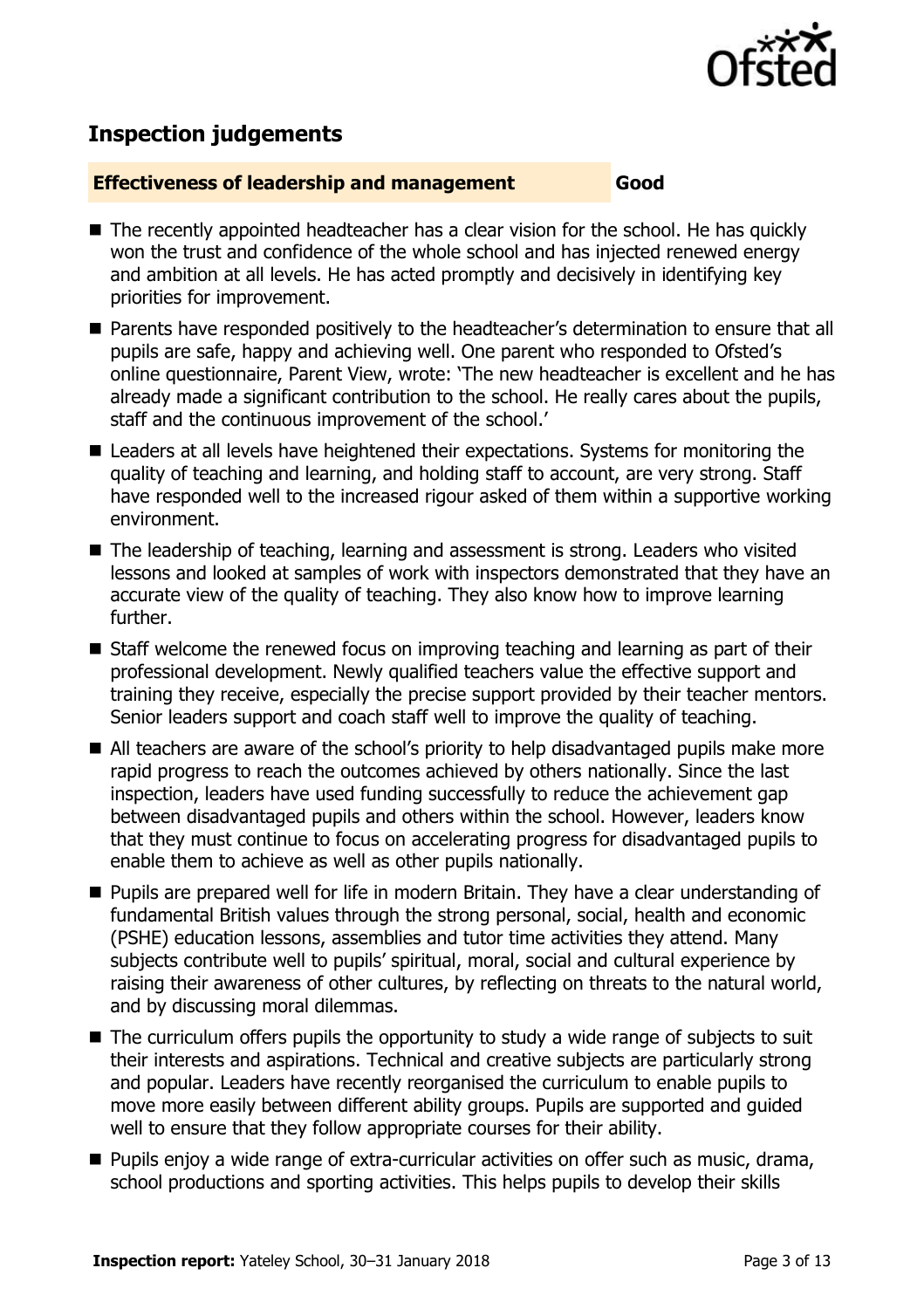

further beyond the taught curriculum.

- Leaders use the catch-up funding in Year 7 well to improve pupils' reading ages and develop their literacy and numeracy skills. Year 8 pupils who read to inspectors were able to use effective strategies to decode words. Reading is encouraged throughout the school.
- Leaders also make good use of funding provided to support pupils who have special educational needs (SEN) and/or disabilities. These pupils make very strong progress because the SEN coordinator (SENCo) makes accurate assessments of the help needed and allocates support staff and resources to where they have most impact.
- The local authority has been effective in supporting leaders to identify precisely the actions needed to improve outcomes further. Its support with professional development is very effective and positively valued by teachers.

#### **Governance of the school**

- Governors are effective in holding leaders to account for their work to improve the school. Each governor is linked to a particular department or aspect of the school, and they meet key leaders regularly. This strategy is enabling them to have a more indepth view of specific aspects of the school and to ask relevant questions.
- Governors receive valuable information from school leaders. It enables them to challenge school leaders very effectively to ensure that leaders focus on the key priorities for improving outcomes further.
- Governors fulfil their statutory responsibilities effectively. They undertake regular training relating to areas such as radicalisation. They also ensure that they oversee the school's work to keep pupils safe. Currently they are working with leaders to improve further the site security.

### **Safeguarding**

- The arrangements for safeguarding are effective and comprehensive. All staff understand their role in keeping pupils safe, and are vigilant and rigorous in following up any concerns. Pupils know what to do and whom to approach should they have any concerns around their safety.
- All appropriate checks are carried out to ensure that staff are safe to work with pupils. The recording of these checks meets statutory requirements. The site, while open, is carefully monitored and keeps pupils safe.
- The school's policy on safeguarding and staff training is comprehensive and fully up to date.
- **Pupils are taught well about aspects of safeguarding, for example e-safety and child** sexual exploitation. Staff are tenacious in following up with the appropriate external agencies any child protection concerns they have about pupils.

**Quality of teaching, learning and assessment Good** 

**Inspection report:** Yateley School, 30–31 January 2018 **Page 4 of 13** Page 4 of 13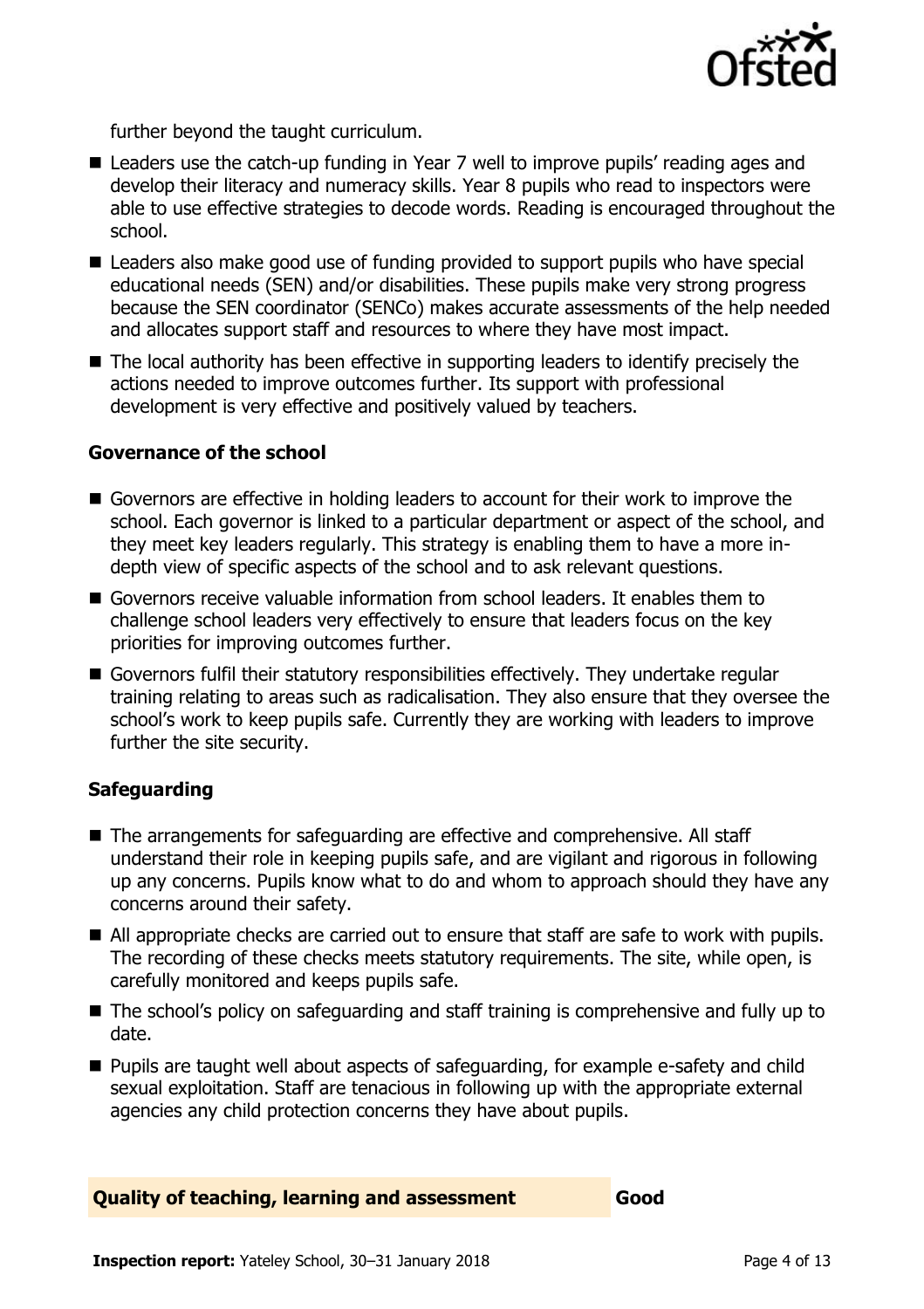

- In the most effective examples of learning, teachers use their strong subject knowledge and skilful questioning to challenge and deepen pupils' understanding. This was seen, for example, in English, where Year 8 pupils were challenged to write about a 'dystopian' (unpleasant) world, and in geography and history, where teachers' probing questions engaged pupils well.
- $\blacksquare$  Middle leaders now analyse assessment information to identify where pupils have gaps in their knowledge and understanding, and adjust their teaching plans accordingly. The head of mathematics is concentrating on introducing regular problem-solving sessions, starting in Year 7, so that pupils develop confidence to answer this style of question. Teachers show pupils how to produce high-quality work, which helps to improve pupils' confidence in their writing and revision techniques.
- Teachers' planning meets pupils' needs in most subjects and in most year groups. Teachers devise engaging activities that motivate pupils to do their best. For example, in mathematics, pupils enjoyed the challenge of using online resources that enabled them to stretch their learning with more difficult mathematical problems.
- Work in pupils' books, together with observations of learning, show that pupils are developing their literacy skills well across the curriculum. They are confident to read aloud, to verbalise their ideas and, increasingly, to write fluently and in an extended way.
- The majority of teachers give pupils helpful written and verbal feedback in line with the school's policy. Where pupils learn well, they make good use of the time they are given to reflect on their next steps and make any necessary improvements to their work. For example, teachers' advice and guidance in graphics leads to pupils creating exemplary work.
- Teaching assistants support pupils who have SEN and/or disabilities extremely well. Their timely interventions enable these pupils to access their work and make rapid progress to catch up with their peers. Support and guidance from the SENCo enables teachers to adapt learning effectively to support these pupils.
- Most-able pupils are challenged in lessons, in some cases by more difficult additional questions or by moving more quickly to higher-level work and skipping the easier tasks.
- Teachers enable warm and professional relationships with pupils and a productive atmosphere in classrooms. The majority of pupils show respect for their teachers by paying attention in lessons and taking care with their work. A minority of boys do not take enough pride in their work. Consequently, the notes in their books are not helpful for future learning. The level of pupils' engagement in lessons is consistently high.
- In all subjects, teachers reinforce pupils' literacy skills well by demanding the use of subject-specific vocabulary and technical terms in their writing. In mathematics, teachers expertly test pupils' understanding of key mathematical terms.
- $\blacksquare$  More than 85% of parents and carers who responded to Parent View feel that they receive valuable information about their children's progress. They are complimentary about improved communication with home since the appointment of the new headteacher.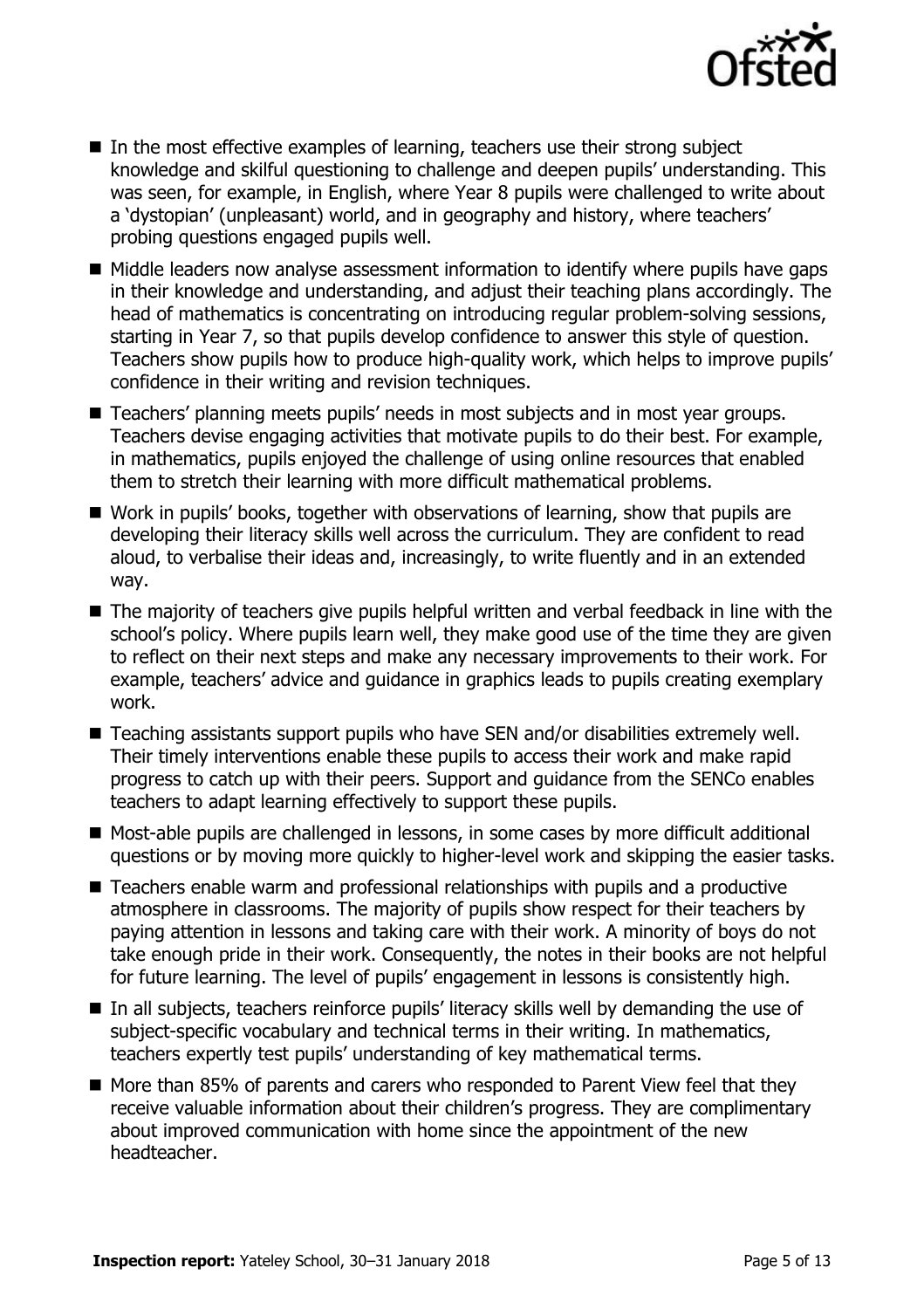

#### **Personal development, behaviour and welfare Good**

#### **Personal development and welfare**

- The school's work to promote pupils' personal development and welfare is good.
- An informative PSHE education programme encourages pupils to value others' diversity positively. Pupils are well informed about mental and physical health issues through PSHE lessons.
- In addition to the comprehensive PSHE education programme, pupils gain valuable understanding from assemblies. For example, during the inspection, pupils had an assembly which focused on a number of core values such as valuing one another, working together and being part of a global community. Such strategies are helping pupils to prepare well for life in modern Britain.
- **Pupils appreciate the house system and the sense of belonging. They particularly value** the strong support they receive from their pastoral leaders, and the fact that they are known as individuals in a large school.
- Parents who responded to Parent View are mostly supportive of the school. They appreciate the opportunities offered and the support that pupils receive. One parent wrote: 'I couldn't fault Yateley School. My son is learning and achieving.'
- **Pupils say that bullying is rare and that homophobic bullying is unacceptable. On the** rare occasions that bullying does occur, staff deal with it quickly and effectively. Pupils know whom to go to if they have a problem. The number of bullying incidents in the school is low over time. Many parents commented that the pastoral leaders deal with situations promptly and effectively. One parent said: 'They made my child a priority to be happy and resolved a very upsetting situation quickly…'
- $\blacksquare$  Pupils take on additional house responsibilities in Year 11. In this role, they become involved in a broad range of school activities including, for example, volunteering as house captains for sport, music or drama. This enables pupils to develop leadership opportunities.
- **Pupils are taught well how to keep themselves safe, including using their own devices** online. Their understanding about the risks they are vulnerable to in modern society is strong.

#### **Behaviour**

- The behaviour of pupils is good, including that of the small number who attend the alternative provision. Pupils are polite and courteous. Pupils were welcoming to the inspectors, saying 'Hello' and always thanking inspectors if they held a door open for them. During break and lunchtimes, they socialise happily together and interact well with each other and with staff. Pupils wear their uniform smartly and keep the school free from litter.
- **Pupils behave well in lessons and around the school and, mostly, move purposefully at** lesson-change times. In lessons, pupils are keen to learn and disruptions to learning by pupils are infrequent. The number of exclusions is reducing rapidly and is below the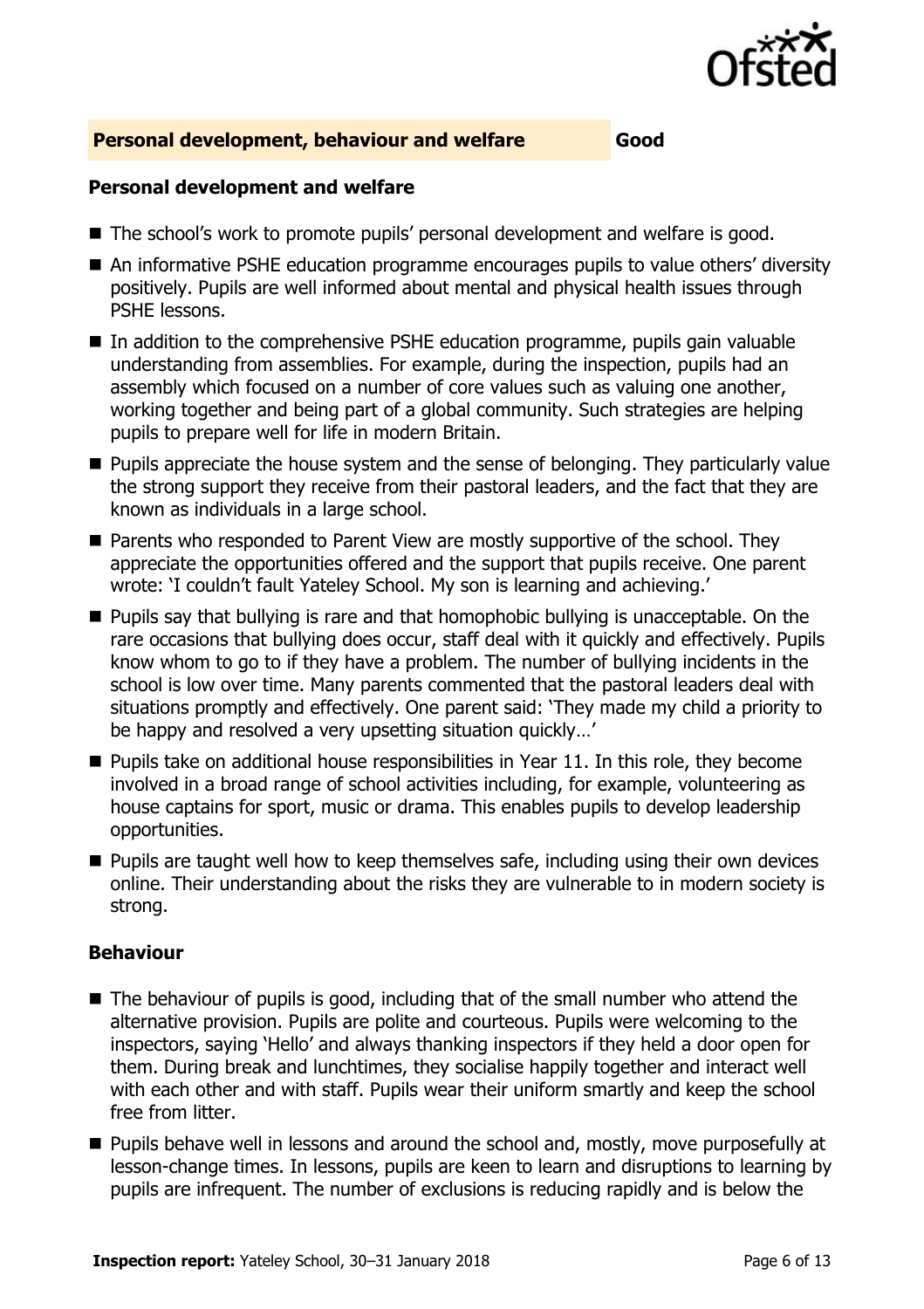

national average. Furthermore, behavioural incidents in school are declining. Pupils and staff say that behaviour has improved since the new behaviour procedures were introduced.

- The attendance of pupils making use of alternative provision has improved and they are now better engaged in their learning.
- Historically, attendance for all pupils has been above that of other pupils nationally. However, disadvantaged pupils frequently miss much more school than they should. This is affecting their learning and progress. Although improving, leaders are aware that there is more work to do in this area before levels of attendance of disadvantaged pupils are good.

#### **Outcomes for pupils Good**

- GCSE results for 2017 show that the proportion of pupils who achieved standard passes in both English and mathematics was in line with the national average. Pupils' attainment overall was above national averages, with pupils doing particularly well in mathematics, science, and technology subjects.
- $\blacksquare$  In 2017, Year 11 pupils made progress similar to that of other pupils nationally from similar starting points in their GCSE examinations. They typically made good progress across a range of subjects, although their progress in English was less secure. Leaders rightly recognise that pupils' progress in English has dipped compared with previous years. Also, disadvantaged pupils with similar starting points made less progress than others nationally in a range of subjects.
- The school's own information, based on assessments that are checked by subject leaders, shows that most pupils currently make strong progress towards challenging targets. Teachers use the data provided from assessments effectively, identifying those pupils who are not making expected progress and providing effective interventions.
- Current pupils, whatever their starting points or particular learning needs, are making good progress in many subjects. In all years, the differences between disadvantaged pupils' progress and that made by other pupils have narrowed, particularly in key stage 3. Subject leaders ensure that teachers plan learning that helps disadvantaged pupils to make good progress.
- Additional funding for disadvantaged pupils is being spent well on providing extra support for targeted pupils, which is having a positive effect in helping them to make more rapid progress.
- A small number of pupils attend off-site provision at Rowhill Pupil Referral Unit. They follow a programme tailored to their needs and are making expected progress from their starting points. School staff have regular contact with staff in the off-site provision to check up on pupils' attendance, safety and progress.
- Careers education, quidance and support are strengths of the school. All pupils, throughout the school, receive input through their PSHE lessons. Pupils in key stage 4 access work experience, have careers interviews and receive strong support to make the decisions on their next steps. As a result, very few leave the school without entering employment, education or training.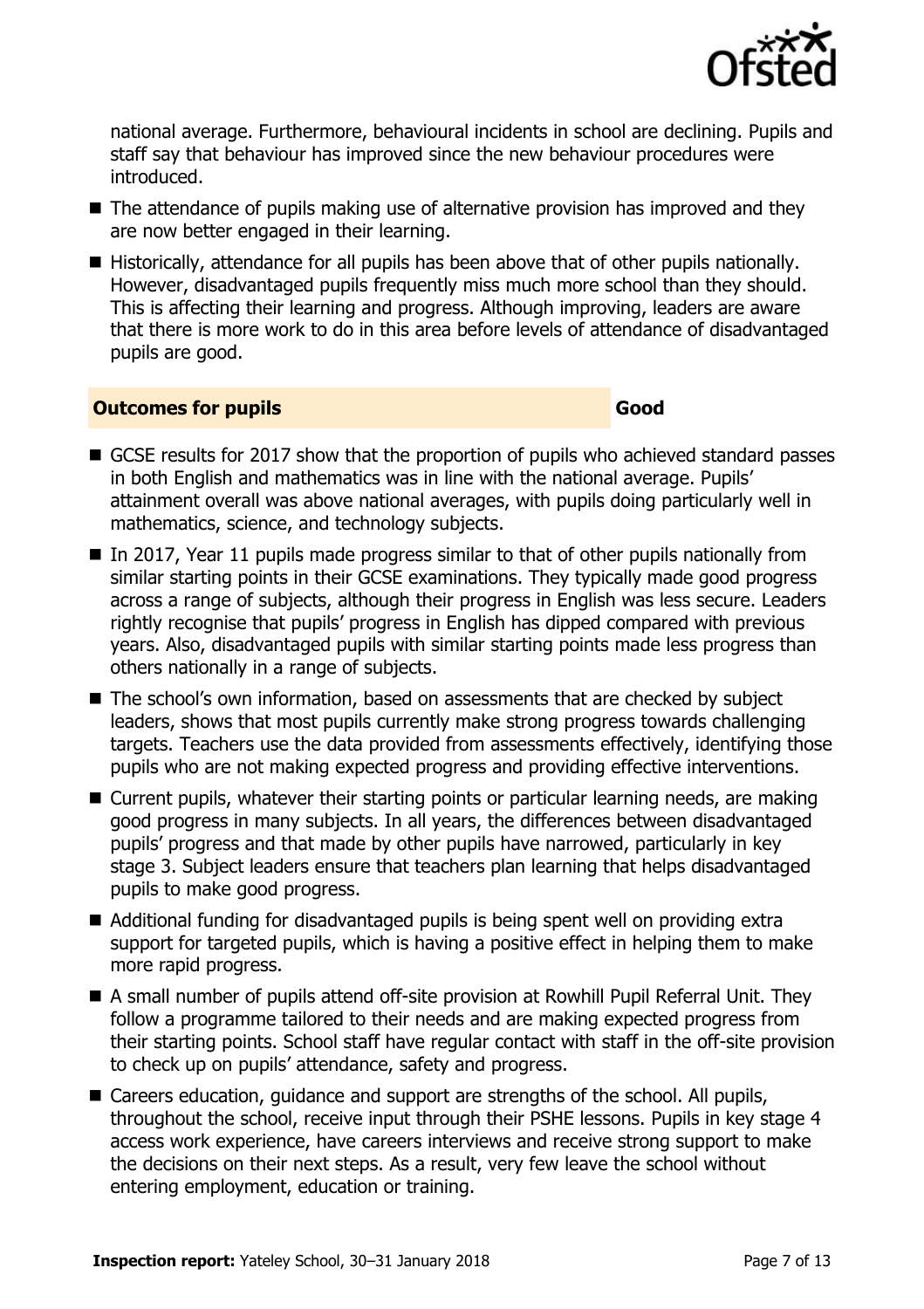

- The most able pupils typically make good progress and achieve well across a range of subjects. In mathematics, in particular, their work challenges them effectively. For example, during the inspection, Year 8 pupils grappled with constructing polygons and were supported well by their teacher to overcome misconceptions.
- **Pupils who have SEN and/or disabilities are provided with specific support from their** teachers and additional adults in lessons. For example, the high quality of support for the pupils in the 'access' group is having a positive impact on their attitudes to learning and the increasingly rapid progress they are making.
- Teachers had not prepared pupils well enough for the new GCSE English requirements last year. Leaders are taking effective action to change the curriculum and further increase the levels of challenge in English. To address this, subject staff now work routinely with teachers in a number of local schools to ensure that their assessments are accurate.

#### **16 to 19 study programmes Distances Outstanding**

- Leaders are highly ambitious for students in the sixth form. This is communicated to and understood well by students and staff alike, leading to a culture of high expectations in the sixth form.
- Leaders are reflective about the curriculum they offer to students and ensure that it meets their individual needs. Leaders have a clear moral purpose and aim to be as inclusive as possible. As a result, the average prior attainment on entry to the sixth form is lower than the national average.
- Outcomes for students in the sixth form are now well above the national average for students studying A-level courses, including disadvantaged students. Students studying vocational courses do equally well. Last year a small number of students taking an external off-site physical education course did not do as well as they should have, but leaders acted promptly to remove this course and bring it in-house.
- Teaching in the sixth form is invariably very strong and often exemplary. Leaders' precise tracking identifies quickly any students falling behind. Students receive appropriate support and timely interventions to ensure that they remain on track to achieve their ambitious targets. As one student said: 'At other colleges you're a number; at Yateley you're a person.'
- Teachers' subject knowledge is a major strength of the provision and enables teachers to deepen students' understanding through highly insightful and effective questioning. This was very evident in lessons visited by inspectors in a wide range of subjects, for example in graphics where the teacher's probing questions checked how well students understood the design process. In mathematics, students work very positively and confidently in tackling higher-level work.
- Teachers enable students who did not achieve English or mathematics at GCSE to make better progress than other students nationally. The number of students gaining the higher pass grades has increased.
- The percentage of students continuing in education, employment or further training is high. Sixth-form students are ambitious to go to university and this leads to higher numbers entering higher education than seen nationally. Students are prepared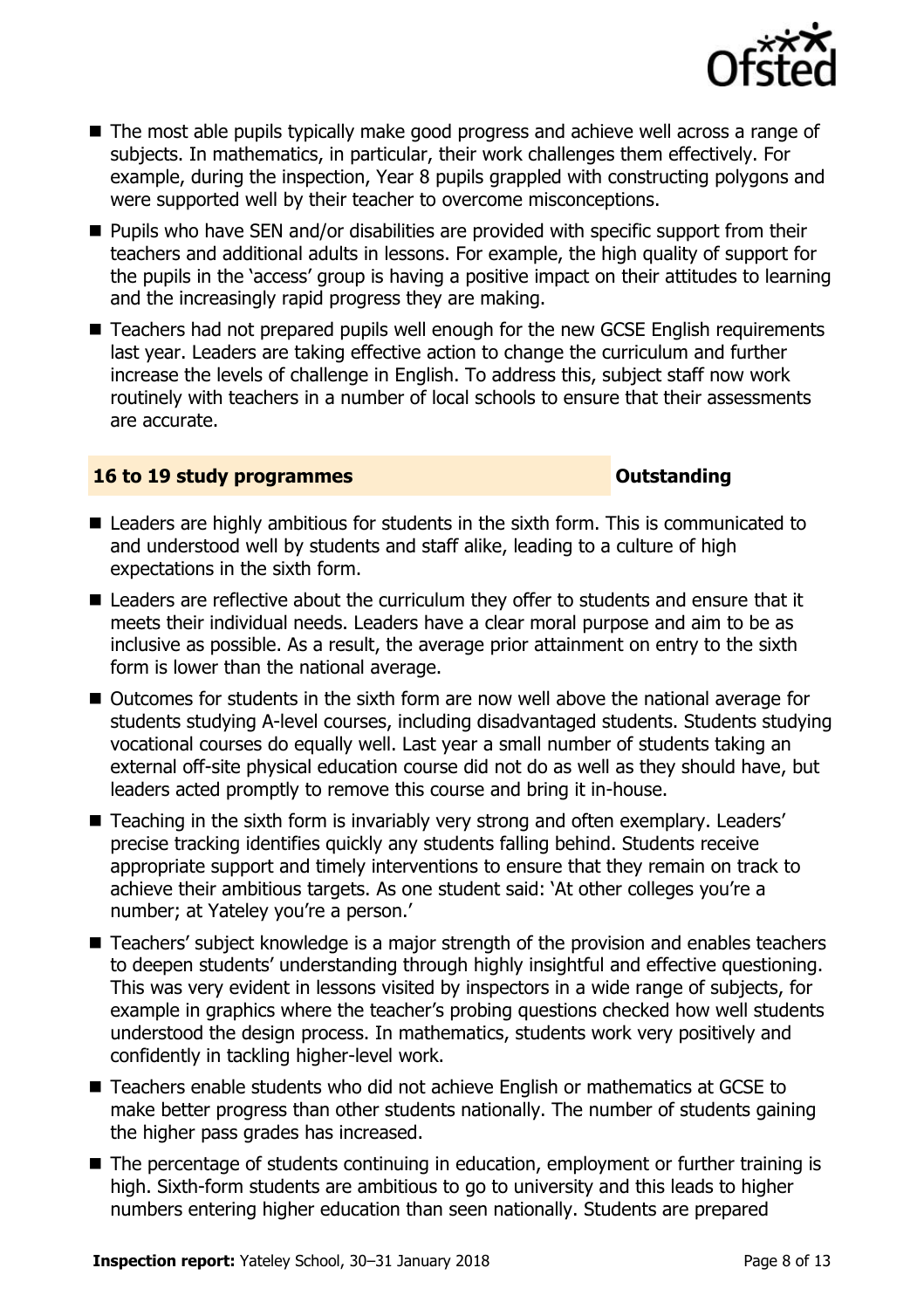

extremely well, both with their applications to university and for entering into modern apprenticeships. Careers information and guidance are significant strengths.

- Students know how to keep themselves safe and regularly attend school. They are less clear on what they have been taught about the dangers of radicalisation.
- $\blacksquare$  Students are proud to be part of the sixth form and take an active role in supporting other pupils. For example, they enjoy the opportunities to lead extra-curricular activities for younger pupils. Their involvement in charity work is impressive. Students and pupils across the school raised £16,000 for charities last year.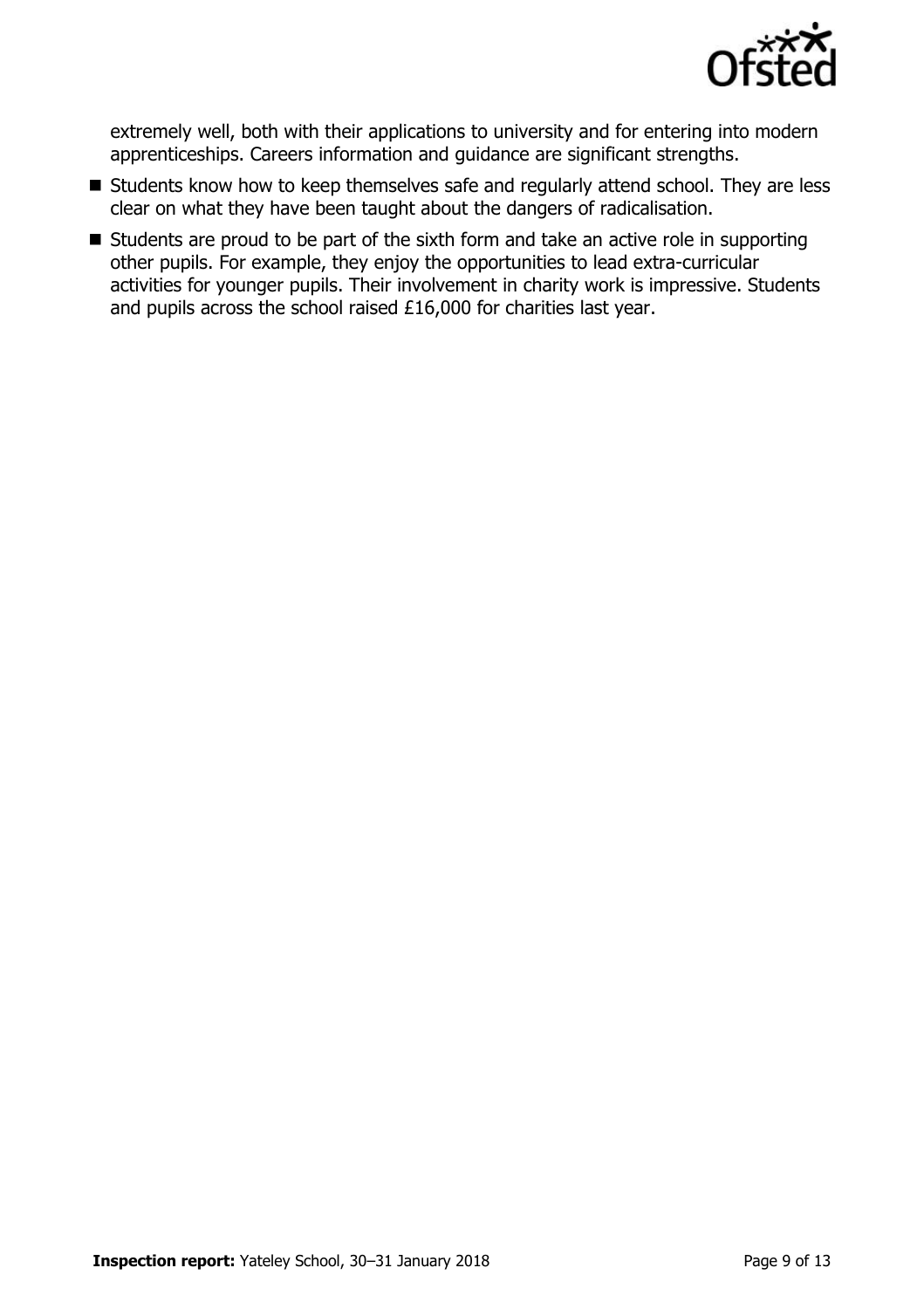

# **School details**

| Unique reference number | 116433    |
|-------------------------|-----------|
| Local authority         | Hampshire |
| Inspection number       | 10036942  |

This inspection of the school was carried out under section 5 of the Education Act 2005.

| Type of school                                           | Secondary comprehensive    |
|----------------------------------------------------------|----------------------------|
| School category                                          | Maintained                 |
| Age range of pupils                                      | 11 to 18                   |
| Gender of pupils                                         | Mixed                      |
| Gender of pupils in 16 to 19 study<br>programmes         | Mixed                      |
| Number of pupils on the school roll                      | 1,335                      |
| Of which, number on roll in 16 to 19 study<br>programmes | 265                        |
| Appropriate authority                                    | The governing body         |
| Chair                                                    | Sarah Jones                |
| <b>Headteacher</b>                                       | Paul German                |
| Telephone number                                         | 01252 879 222              |
| Website                                                  | www.yateleyschool.net      |
| Email address                                            | admin@yateley.hants.sch.uk |
| Date of previous inspection                              | 25-26 November 2015        |

### **Information about this school**

- The school is a larger than average-sized secondary school with a sixth form.
- The vast majority of pupils are of White British heritage.
- The proportion of pupils who have SEN and/or disabilities is in line with the national average.
- The proportion of disadvantaged pupils is below the national average.
- The school meets the government's current floor standards, which set the minimum expectations for pupils' attainment and progress.
- Currently, 14 pupils attend off-site provision at Rowhill Pupil Referral Unit, Aldershot,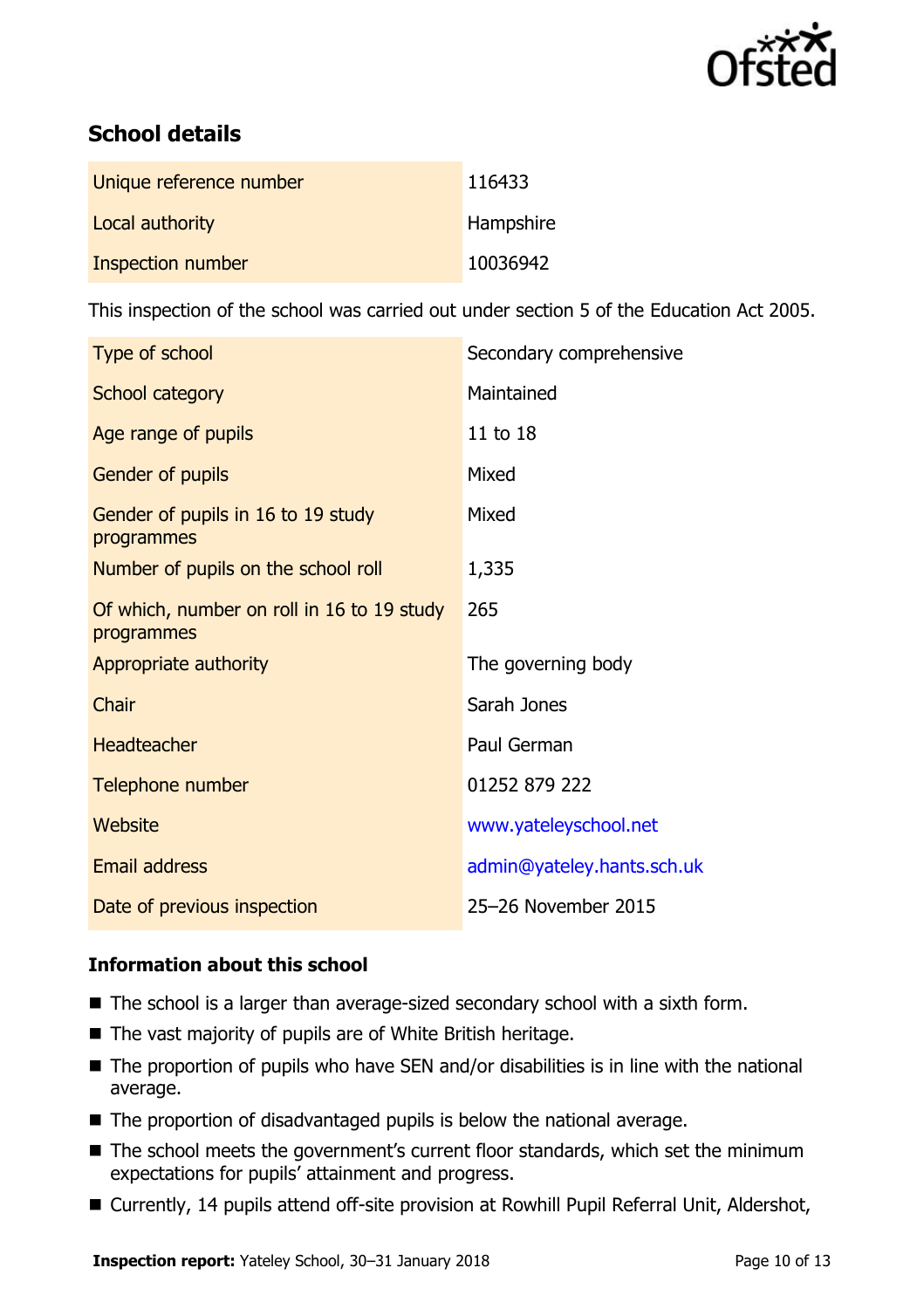

which is organised through the local authority.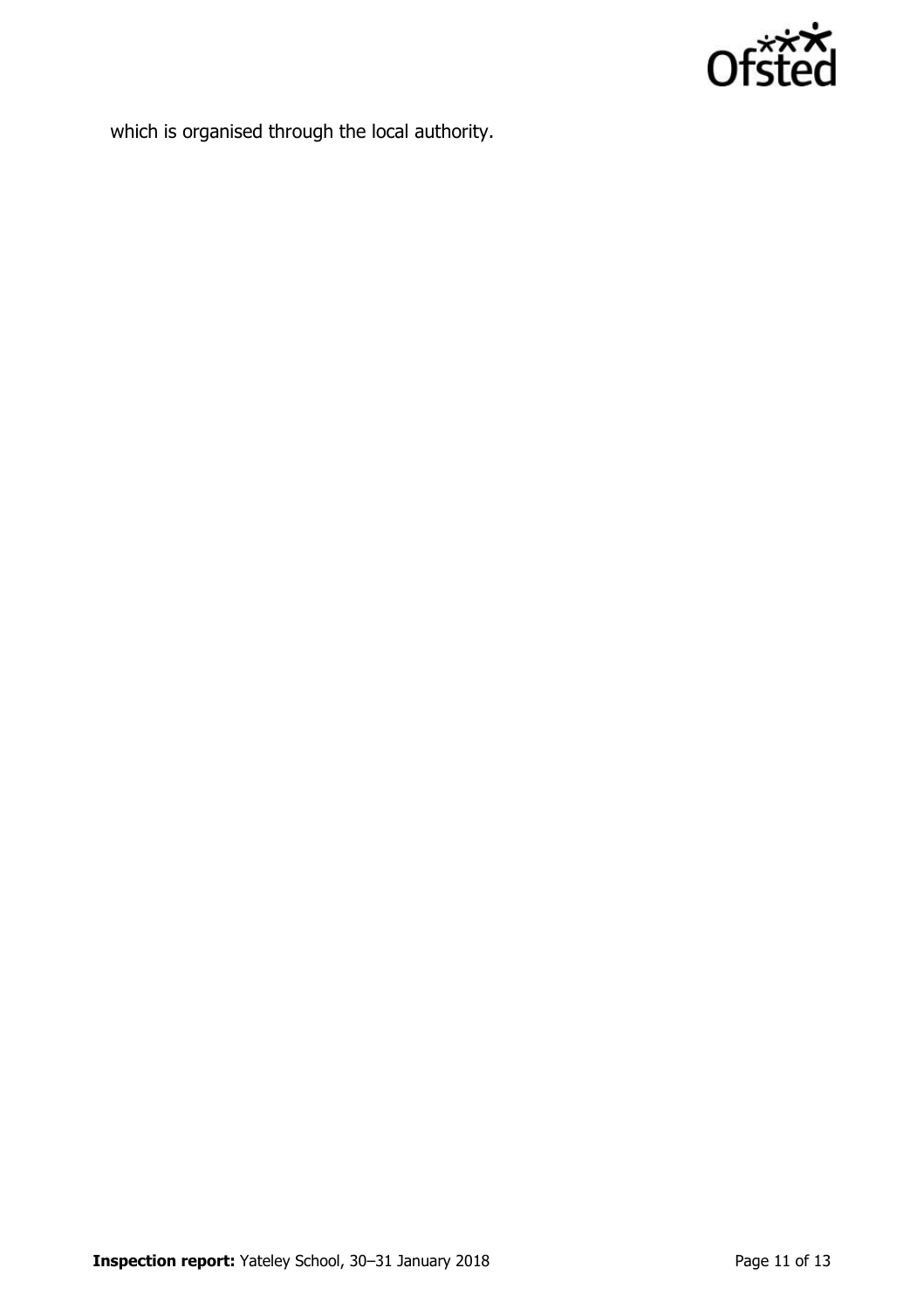

## **Information about this inspection**

- Inspectors observed learning in 48 lessons, including a number of short visits to three tutor rooms. Several lessons were visited jointly with senior leaders. During visits to classes, inspectors looked at pupils' work in books.
- **Inspectors also examined a selection of pupils' work from key stages 3, 4 and 5.**
- $\blacksquare$  Meetings were held with the headteacher and staff, including newly qualified teachers, academic senior and middle leaders, and pastoral leaders. Inspectors also met governors, including the chair of the governing body, and had telephone conversations with two external advisers from the local authority.
- Inspectors took account of 182 responses from parents to Ofsted's Parent View, as well as written comments submitted by 180 parents.
- **Pupils'** views were gathered from meetings with groups from Years 7 to 11 and the sixth form, and from responses to Ofsted's pupil questionnaire. Informal conversations with pupils took place around the school site.
- Inspectors scrutinised a wide range of school documentation. This included leaders' evaluations of the school's performance, the self-evaluation, the school improvement plan, information about standards and pupils' progress, the school's website, records of behaviour and attendance, external reviews, governors' minutes, and a range of policies and information, including those relating to safeguarding.

#### **Inspection team**

| Christopher Lee, lead inspector | Ofsted Inspector |
|---------------------------------|------------------|
| <b>Paul McKeown</b>             | Ofsted Inspector |
| Damian Booth                    | Ofsted Inspector |
| <b>Anne Cullum</b>              | Ofsted Inspector |
| James Rouse                     | Ofsted Inspector |

Any complaints about the inspection or the report should be made following the procedures set out in the